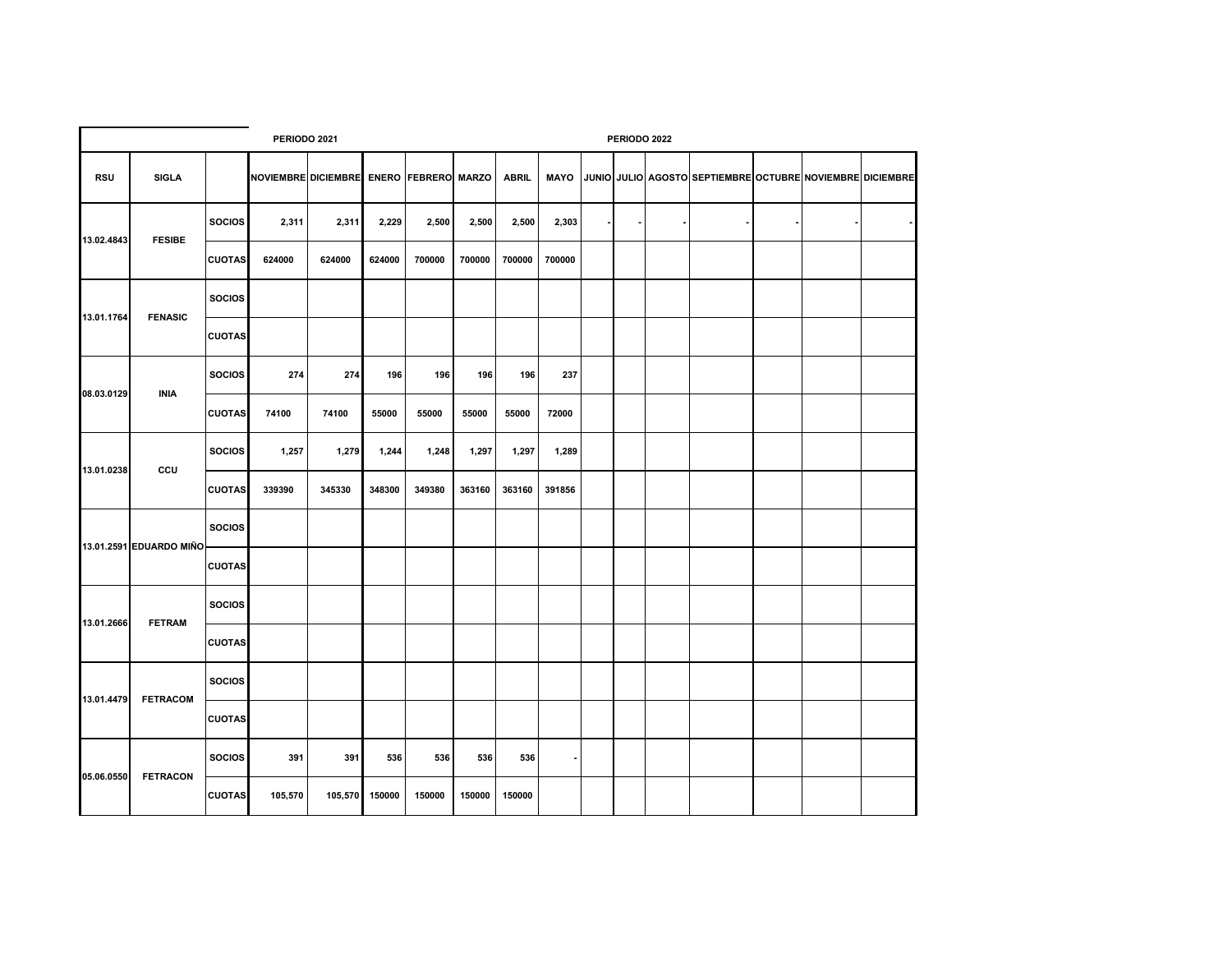| 13.01.2741 | <b>FENATRAOS</b>       | <b>SOCIOS</b> | 867     | 867   | 900             | 900     | 900     | 900   | 829             |  |  |  |  |
|------------|------------------------|---------------|---------|-------|-----------------|---------|---------|-------|-----------------|--|--|--|--|
|            |                        | <b>CUOTAS</b> | 234,000 |       | 234,000 252,000 | 252,000 | 252,000 |       | 252,000 252,000 |  |  |  |  |
|            | 13.01.0531 FENATRAPECH | <b>SOCIOS</b> |         |       |                 |         |         |       |                 |  |  |  |  |
|            |                        | <b>CUOTAS</b> |         |       |                 |         |         |       |                 |  |  |  |  |
| 13.01.0606 | <b>FTC</b>             | <b>SOCIOS</b> |         |       |                 |         |         |       |                 |  |  |  |  |
|            |                        | <b>CUOTAS</b> |         |       |                 |         |         |       |                 |  |  |  |  |
|            | 13.01.1704 FEDETRACOCH | <b>SOCIOS</b> |         |       |                 |         |         |       |                 |  |  |  |  |
|            |                        | <b>CUOTAS</b> |         |       |                 |         |         |       |                 |  |  |  |  |
| 13.01.3318 | <b>FETRACALL</b>       | <b>SOCIOS</b> |         |       |                 |         |         |       |                 |  |  |  |  |
|            |                        | <b>CUOTAS</b> |         |       |                 |         |         |       |                 |  |  |  |  |
|            | 13.01.1372 FENASICOCH  | <b>SOCIOS</b> | 117     | 117   | 113             | 113     | 113     | 113   | $\sim$          |  |  |  |  |
|            |                        | <b>CUOTAS</b> | 31500   | 31500 | 31500           | 31500   | 31500   | 31500 |                 |  |  |  |  |
| 13.01.4380 | <b>FEDEGRAC</b>        | <b>SOCIOS</b> |         |       |                 |         |         |       |                 |  |  |  |  |
|            |                        | <b>CUOTAS</b> |         |       |                 |         |         |       |                 |  |  |  |  |
| 13,04,2769 | <b>FENATRAES</b>       | <b>SOCIOS</b> |         |       |                 |         |         |       |                 |  |  |  |  |
|            |                        | <b>CUOTAS</b> |         |       |                 |         |         |       |                 |  |  |  |  |
| 03.02.0084 | <b>FETRATER</b>        | <b>SOCIOS</b> |         |       |                 |         |         |       |                 |  |  |  |  |
|            |                        | <b>CUOTAS</b> |         |       |                 |         |         |       |                 |  |  |  |  |